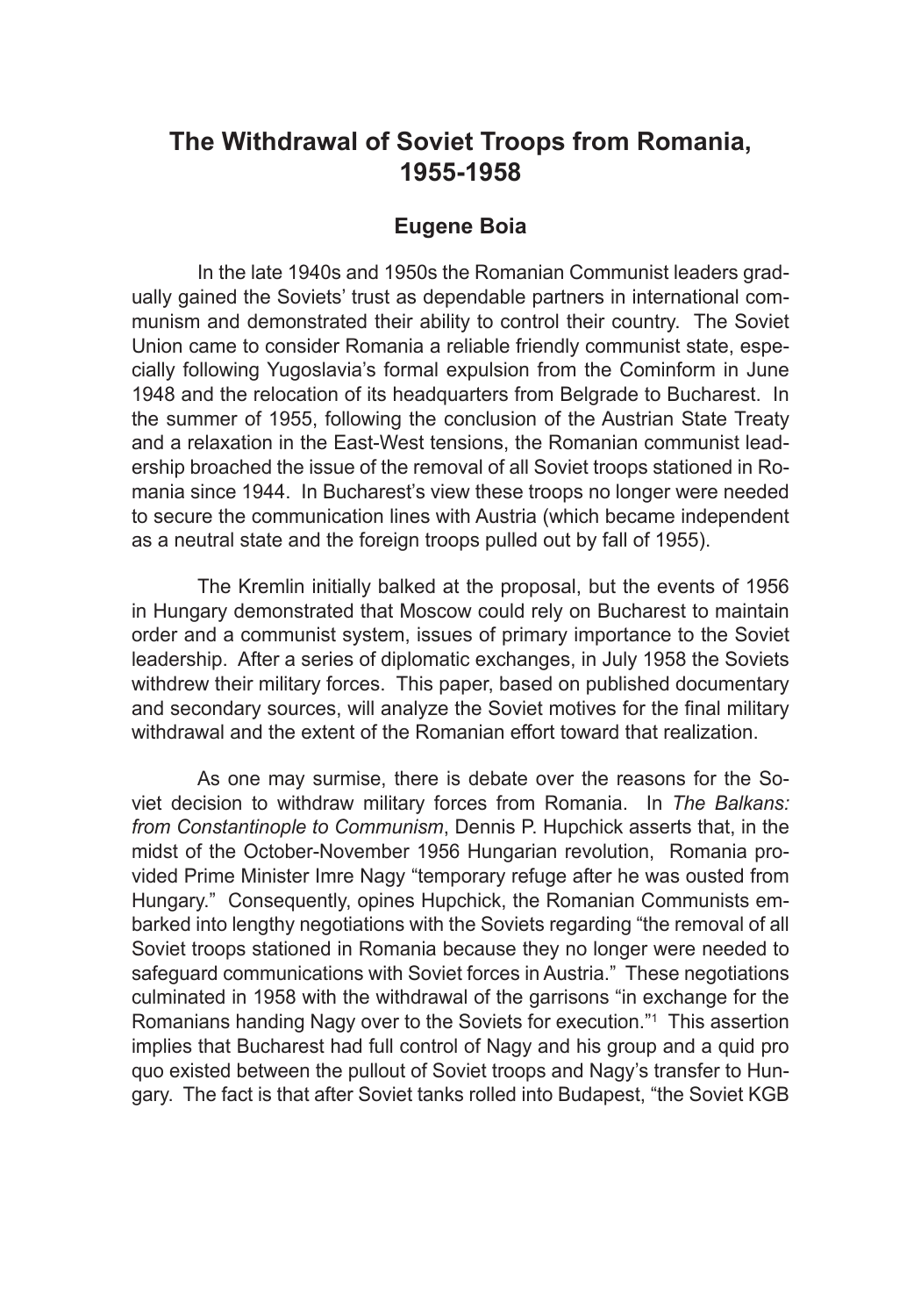lured Imre Nagy and other members of the Hungarian revolutionary cabinet from their asylum in the Yugoslav Embassy"<sup>2</sup> on 22 November and brought them to Romania, although not in the Romanian government's sole custody.3

In his introduction to a published collection of documents on the Soviet withdrawal, University of Bucharest professor Ioan Scurtu takes issue from a patriotic viewpoint with contemporary Western and Eastern accounts which disregard the Romanian communist leadership's role in influencing the Soviet decision and the hope this action presented to the peoples in Eastern Europe.<sup>4</sup> Yet, the newly declassified documents support the claim that the Kremlin was motivated in this action by economic and political considerations: the need to cut military spending and the desire to win the propaganda campaign in the Cold War and demonstrate the aggressive posture of the "imperialist camp." Although Scurtu refers to these Soviet goals, he contends that the Romanian achievement should have been given its deserved credit and placed in its proper historical context.5 Of course, one should look at the Kremlin's motives to have Soviet troops still stationed in Romania as late as the summer of 1958, 14 years after their entrance during the closing days of World War II.

As the Red Army liberated the Soviet Union from Axis forces, it crossed the Soviet frontier and occupied or freed Poland, Romania, Bulgaria, parts of Yugoslavia, Hungary, and Czechoslovakia. This Soviet intervention led to the establishment of a buffer zone in Eastern Europe ostensibly to forestall any future Western aggression against the Soviet Union. This Soviet domination generally followed a fairly effective pattern: the Red Army occupation; formation of a coalition government with other parties in which the Communists held key government posts, in particular the ministry of the interior that controlled the police; intimidation and use of force by the police (if necessary assisted by the Red Army) against political opposition; and finally, expulsion of non-Communists from the government. Consequently, all of Eastern Europe fell under Soviet political and military control. Since Yugoslavia became Communist on its own and demonstrated a modicum of obedience to Josif V. D. Stalin, general secretary of the Soviet Communist Party, it escaped Soviet military occupation and maintained some measure of independence. The rest of Eastern Europe was firmly under the Soviet iron heel. Most of these governments enjoyed small support from the population at large (as the momentous changes of 1989- 1991 demonstrated). Bilateral military agreements concluded between Moscow and the Communist governments of Eastern Europe enabled a Soviet military presence well after the end of the Second World War.<sup>6</sup>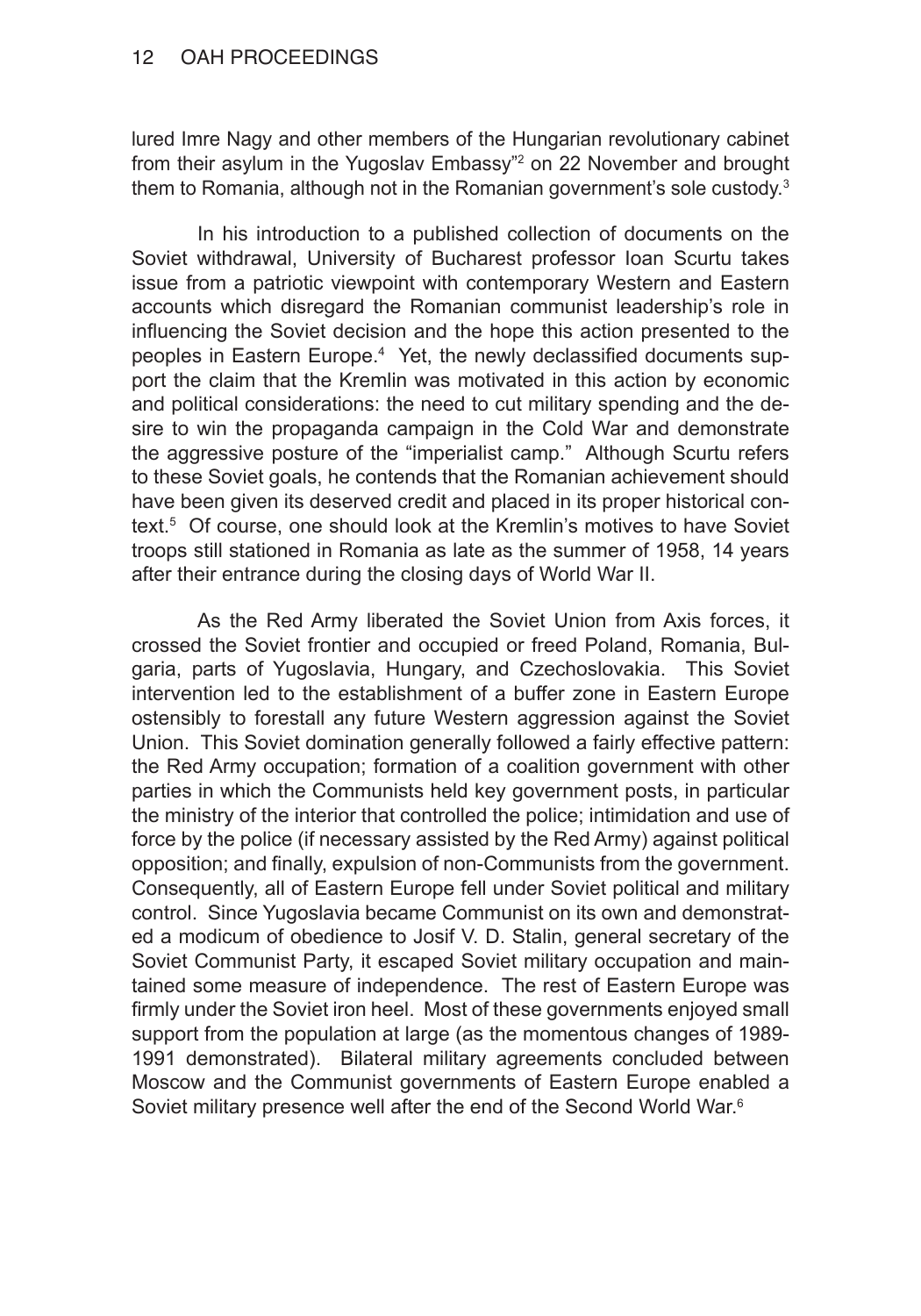The legal basis for the Soviet military presence on Romanian territory until May 1955 was the Allied Powers' Treaty of Peace with Romania of 10 February 1947. Article 21 section 1 of the treaty stipulates that

Upon the coming into force of the present treaty, all Allied Forces shall, within a period of 90 days, be withdrawn from Romania, subject to the right of the Soviet Union to keep on Romanian territory such armed forces as it may need for the maintenance of the lines of communication of the Soviet Army with the Soviet zone of occupation in Austria.<sup>7</sup>

However, the shortest route from the Soviet Union to Austria does not pass through Romania as the two countries do not have contiguous borders. In addition to the 1947 peace treaty, in December 1948 the Soviet Union and Romania concluded a series of bilateral accords regulating the technical and logistical aspects of the presence of Soviet troops on Romanian territory.<sup>8</sup>

The international legal status regarding this military presence on Romanian territory remained unaltered until the signing of the Austrian State Treaty on 15 May 1955 which bestowed independence and neutrality on Austria, but also provided for the withdrawal of all foreign forces from its territory.9 Accordingly, on 25 October 1955 the last of the military units of occupation were withdrawn, ending the regime of occupation in Austria.10 As a consequence of this treaty, the presence of Soviet forces in Romania no longer had legal justification.

According to Gheorghe Apostol, $11$  at the time first secretary of the Romanian Workers' Party<sup>12</sup> (RWP), and scholars such as Ioan Scurtu, the Austrian State Treaty motivated Gheorghe Gheorghiu-Dej, at the time the prime minister, to initiate feelers regarding the withdrawal of Soviet forces from Romania.<sup>13</sup> Subsequent developments indicate that Minister of Defense Emil Bodnăraş had been designated as go-between the RWP leadership and the Kremlin on the matter of Soviet military withdrawal. Gheorghiu-Dej delegated Bodnăraş in this task because of his past services to the Soviet Union, his favorable reputation among the Soviet leaders, his government position (he was one of the three vice-premiers), and his thorough knowledge of the Russian language.<sup>14</sup>

Apostol's explanation that the Austrian State Treaty served as catalyst for Romanian government's feelers, however, disregards the significance of another international treaty, which preceded it. This is the Treaty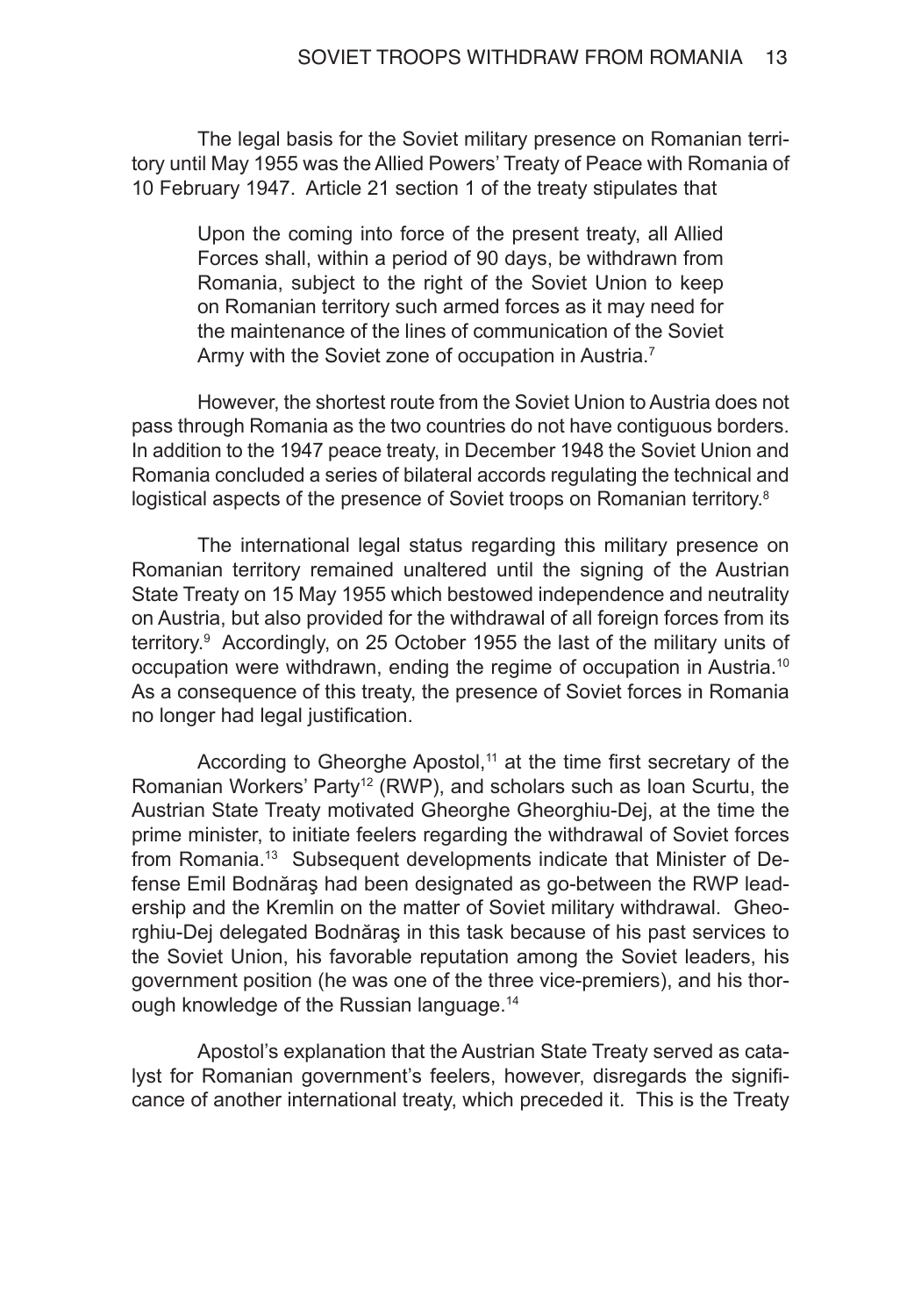of Friendship, Cooperation and Mutual Assistance, or the Warsaw Pact, concluded on 14 May 1955. There were two reasons given for the pact's necessity. First, the new situation in Europe created by the ratification of the Paris agreements, which provided for the formation of a new military alliance, the "Western European Union," and second, a remilitarized Federal Republic of Germany (West Germany) integrated into the North Atlantic Treaty Organization (NATO). These developments, according to the treaty's preamble, increased "the danger of another war" and presented "a threat to the national security of the peaceable states."15 At the same time, the formation of a legally defined, multilateral alliance legitimized Soviet Union's domination and influence in Eastern Europe and partly rationalized Soviet military presence in Hungary and Romania for an indefinite period of time. Moreover, as a formal organization, the Warsaw Pact provided the Soviet Union an official counterweight to NATO in East-West diplomacy. As stated in Article 9, the treaty was open to other states, irrespective of their social or political regime, who declared themselves willing to adhere to the terms and principles of the treaty. The agreement was binding for twenty years, unless an all-European system of collective security should be established, in which case it would cease to be in force.

Furthermore, by Article 5, the signatories agreed to set up a joint command of their armed forces to take measures necessary for strengthening their defense capacity in order to safeguard their achievement, to guarantee the inviolability of their frontiers and territories and to provide safeguards against possible aggression. Article 6 revealed the treaty's political character, stipulating that for the purpose of holding consultations under the treaty, the signatories were to establish a political consultative committee, while Article 7 forbade them from entering into any coalitions, unions, or agreements contrary to the terms of the treaty.

In spite of the restrictive provisions of the Warsaw Pact, Bucharest embarked on its move to get the Soviets to withdraw their troops from Romania. According to the memoirs<sup>16</sup> of Nikita Sergeyevich Khrushchev, general secretary of the Soviet Communist Party, it was Bodnăraş who, as minister of defense, first raised the question of the presence of Soviet troops in Romania during the Soviet leader's visit to Bucharest in August 1955. In light of the recently published Romanian documents, Khrushchev's conclusion that the RWP leadership had already discussed the matter and Bodnăraş was no doubt chosen to introduce the subject proved accurate.17 Khrushchev records that Bodnăraş justified the subject by pointing out that there was little threat to Soviet security interests because Romania "shares borders only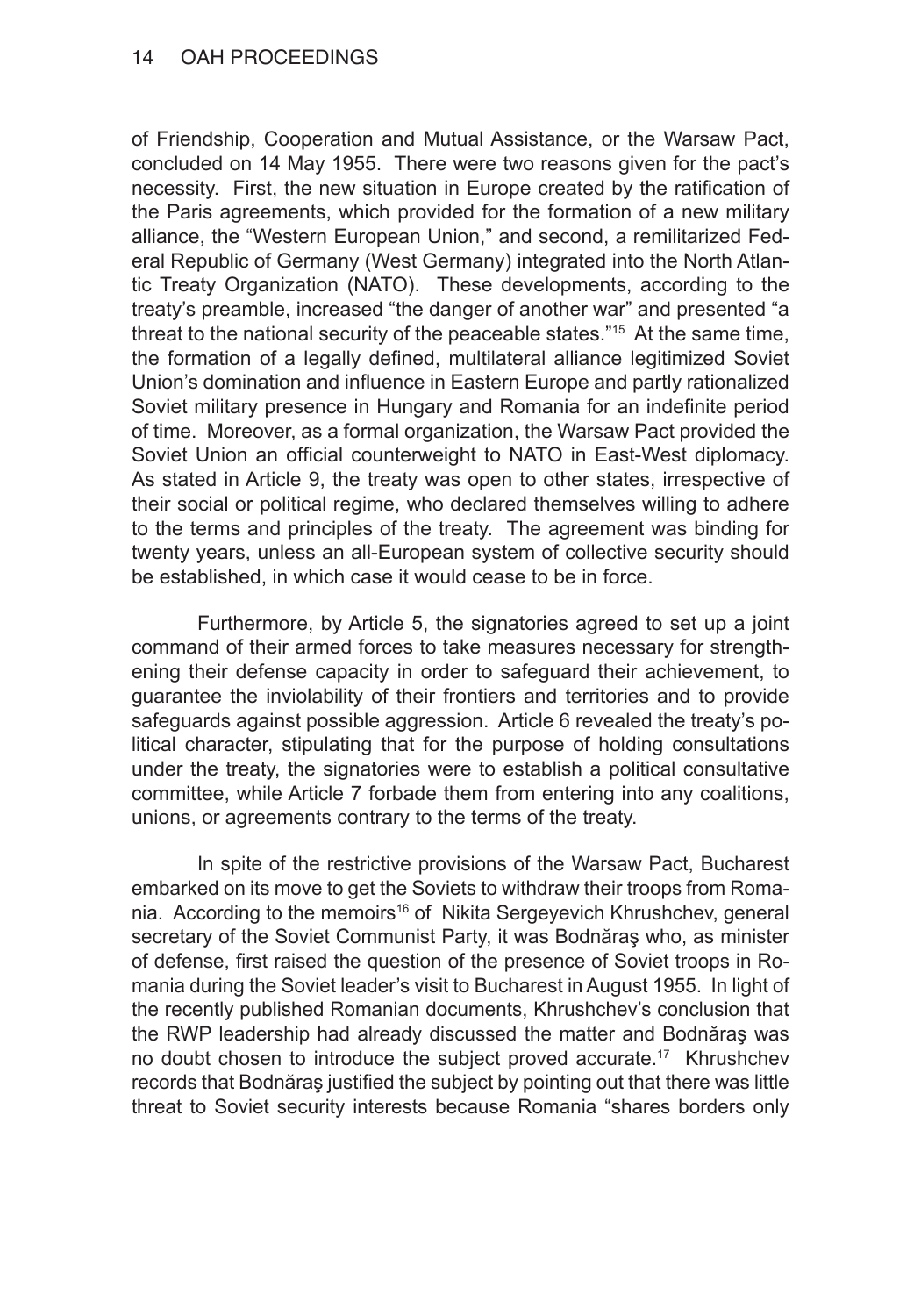with other Socialist countries and there's nobody across the Black Sea from us except the Turks."18 As Dennis Deletant writes, Khrushchev could not act on the suggestion in 1955 "but the idea of withdrawal had been planted in his mind and he used it at the time he regarded most appropriate."<sup>19</sup> In the end, we can argue that this only helped the Soviet leadership increase its confidence in the Romanian Communists' preparedness in taking over the responsibilities, a point which Bodnăraș made to Khrushchev.<sup>20</sup>

A short time later, with the occasion of the anniversary of the October Revolution on 7 November 1955, the Romanians sent to Moscow a high level delegation headed by Emil Bodnăraş. According to some accounts, following a Kremlin reception, Khrushchev and Nikolai A. Bulganin, president of the Supreme Soviet of the U.S.S.R., had a private conversation with Bodnăraş during which they informed him that "we have decided to withdraw the Soviet troops from Romania. This decision was taken not because you have raised the issue, but because we consider it necessary."<sup>21</sup> That is, Khrushchev insisted that it was the Soviet Communist Party and the Soviet government and not the Romanian communists to perceive the necessity of such action. Needless to say, this resolution was well received in Bucharest; however, the existing international situation in late 1955 was not conducive to such an undertaking as more time was required before it could be implemented. As Khrushchev recorded, Stalin's crimes have not been exposed yet,<sup>22</sup> and the Soviets had to do more work toward their "new look."

In the meantime, the Soviets embarked on a worldwide campaign ostensibly to improve the international situation, in fact to enhance the U.S.S.R.'s image in the world. Khrushchev was convinced that in the "peaceful competition" between the socialist and capitalist camps, socialism would emerge victorious as the model for the peace-loving peoples everywhere. In this spirit, meeting for the first time on 28 January 1956, the Consultative Political Committee of the Warsaw Pact submitted the offer of a non-aggression pact between the NATO and the Warsaw Treaty states;<sup>23</sup> this offer was ignored by the West, as were other similar future proposals.

Furthermore, in this effort of improving its image, the new Soviet leadership denounced the Stalin cult of personality during the 20<sup>th</sup> Congress of the CPSU in February 1956. Khrushchev declared himself in favor of replacing the violent methods practiced by Stalin with political talks and consultations.<sup>24</sup> His "secret speech" signaled the beginning of a de-Stalinization process in Soviet-dominated Eastern Europe, a process which differed from country to country.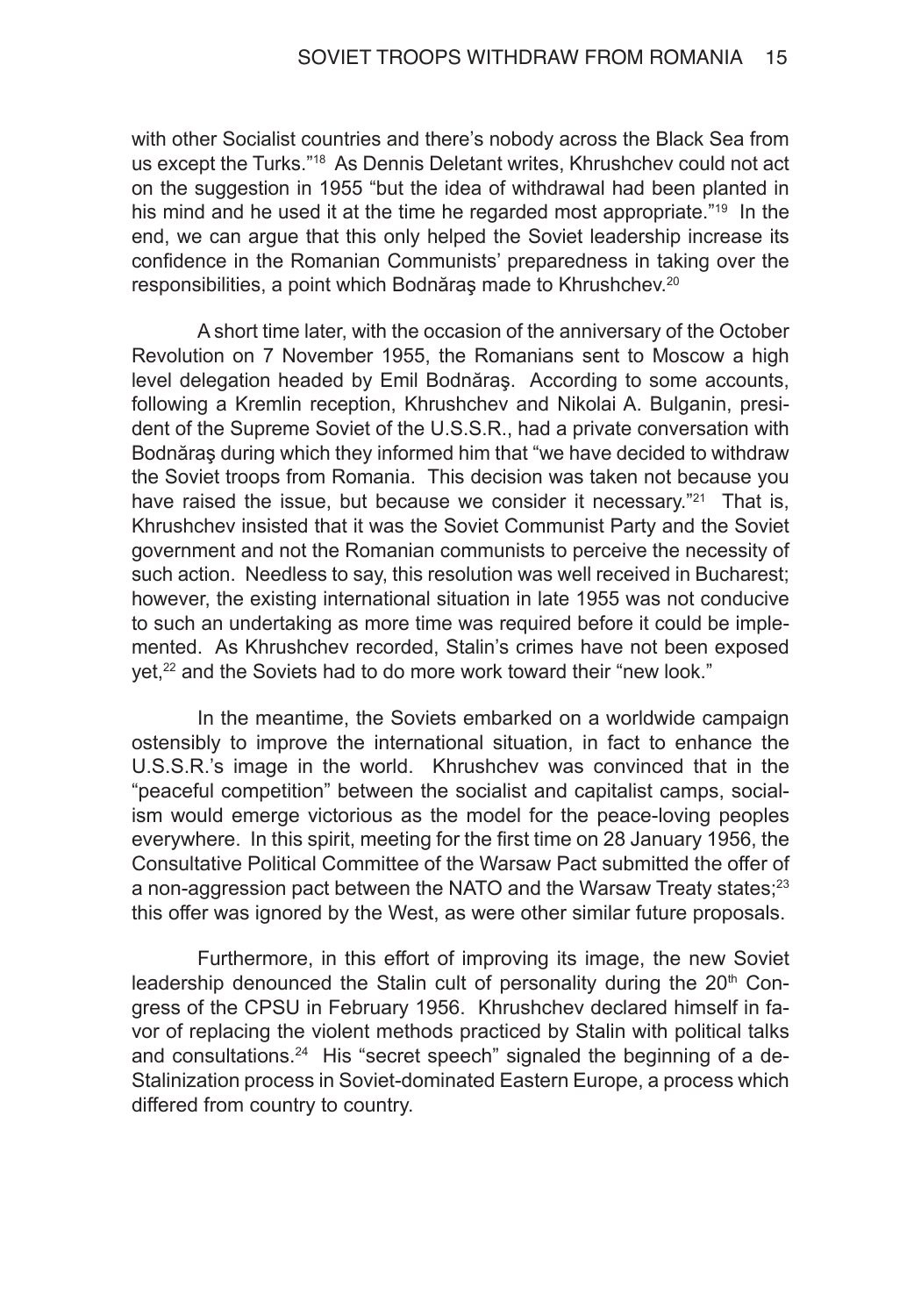A major step in the direction of the dismantling of the Stalinist structure was taken in early spring. On 18 April 1956 the Central Committees of the member parties<sup>25</sup> which participated in the Information Bureau of the Communist and Workers' Parties (Cominform) announced the dissolution of this organization founded in September 1947 (to organize the exchange of experience and to coordinate the activities of communist parties). The declared reason for this act was that it had completed its function, recognizing that "there have been changes in recent years in the international situation" which "have provided new conditions for the activities of the Communist and Workers' Parties."26 The Cominform had been a Stalinist vestige and a tool of the Kremlin in imposing communist unity. Its dissolution therefore was an effort to bolster the new image of a Soviet Union in pursuit of a peaceful policy in international affairs inaugurated earlier the preceding year: its acceptance of Austria's independence (May 1955) and its rapprochement with Yugoslavia ( June 1955). But the Cominform's dissolution did not mean the beginning of a new era, since Moscow would in no way allow a weakening of links between Communist parties, as the events in Eastern Europe would demonstrate in the fall.

De-Stalinization meant a loosening of repressive measures and excessive controls, it did not mean freedom from Soviet domination or neutrality in the Cold War for the buffer states bordering the Soviet Union. In neighboring Hungary, the Communist government of Prime Minister Imre Nagy announced in late October 1956 the reintroduction of a multi party electoral system, declared the country's neutrality, and the decision that it would withdraw from the Warsaw Pact. To the Kremlin these measures threatened the stability of the Socialist camp and the Warsaw Pact and sent military forces to suppress the "counterrevolution."<sup>27</sup>

During the critical days of the Hungarian revolution Moscow released a lengthy declaration on 30 October 1956 expressing its commitment to peaceful and friendly cooperation with the socialist states. In the interest of guaranteeing the mutual security of the socialist countries, the Soviet government expressed its willingness to discuss with the Warsaw Pact members the question of Soviet troops stationed on the territory of these countries. In this the Soviet government proceeded from the general principle that the stationing of troops of one Warsaw Pact member on the territory of another member state "should take place on the basis of an agreement among all its participants and not only with the agreement of the state on whose territory these troops are stationed or are planned to be stationed at its request."<sup>28</sup> In particular, it expressed its readiness to enter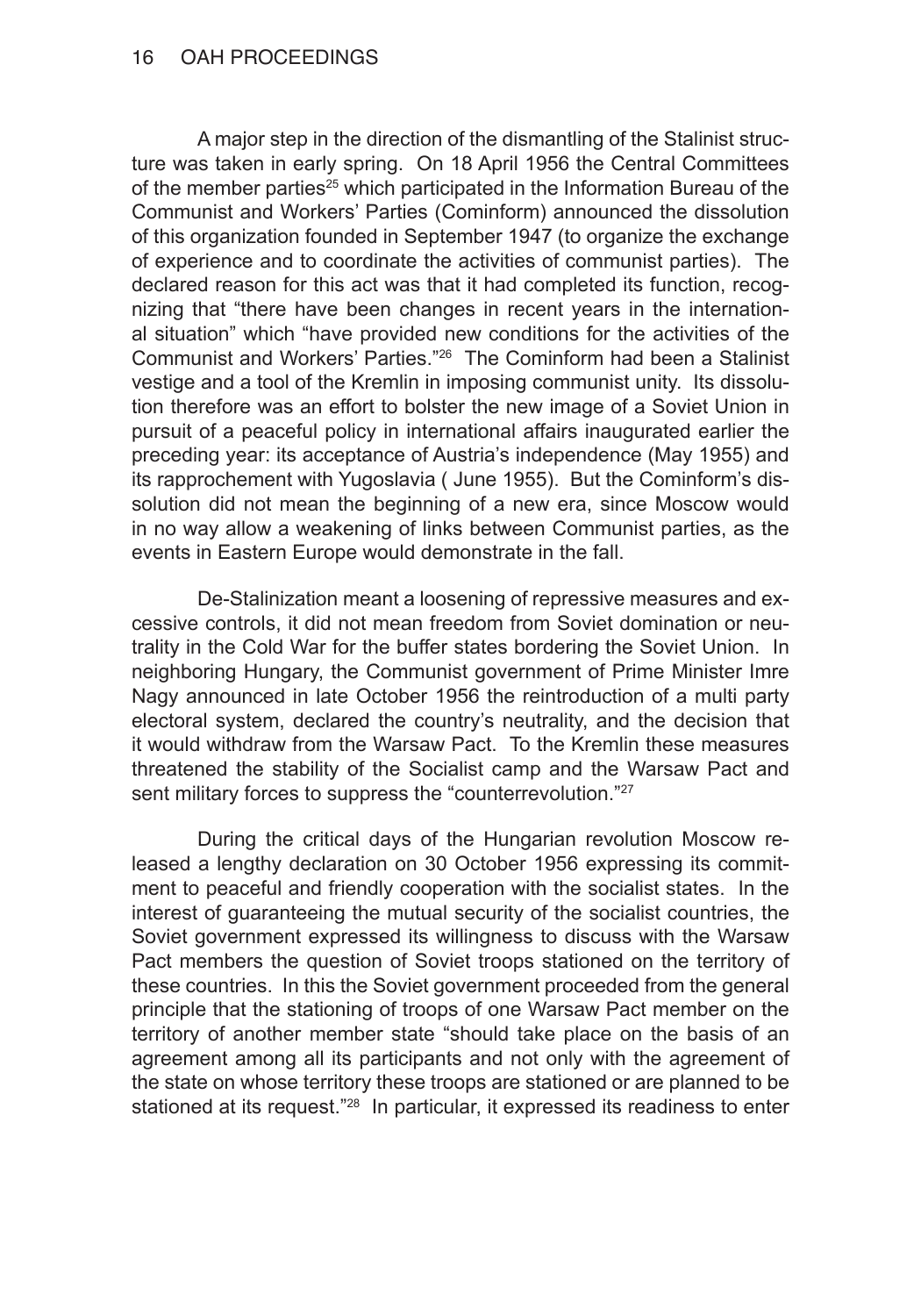into relevant negotiations "with the government of the Hungarian People's Republic and the other parties to the Warsaw Treaty on the question of the stationing of Soviet forces in Hungary."<sup>29</sup> In other words, the Warsaw Pact members would be able jointly to determine policy affecting each member.

With the events in Hungary fresh in the background, the Kremlin hastened to take more practical steps to regulate relations with its people's republics. Agreements on the stationing of Soviet troops in Eastern Europe were concluded with their host countries (Poland on 17 December 1956; East Germany on 12 March 1957, and Hungary on 27 May). On 15 April 1957 an agreement was signed in Bucharest between the Soviet and Romanian governments on the legal status of Soviet units stationed in Romania. The accord stated that the "temporary stationing of Soviet troops on the territory of the Romanian People's Republic will in no way affect the sovereignty of the Romanian state; the Soviet troops will not interfere in the domestic affairs of the Romanian People's Republic."30 It provided that the strength and location of the Soviet forces in Romania would be subject to arrangements between the two governments.<sup>31</sup>

After Khrushchev had assumed full control in the Kremlin by the summer of 1957, he continued to discuss in the Politburo and with senior military commanders the issue of military cuts and withdrawal of troops from Warsaw Pact countries. According to Khrushchev's memoirs, the issue of the presence of troops in Romania was decided in the context of the need to reduce

military expenditures and the size of our army, particularly our units stationed in the other Warsaw Pact countries. No longer were we looking through Stalinist eyeglasses at the danger posed by capitalism. Of course, we were still surrounded by capitalist bases, but now that we had missiles as well as atomic and hydrogen bombs, the socialist camp had one of the mightiest armed forces in the world.<sup>32</sup>

It should also be mentioned that in October 1957 the Soviets startled the world by launching *Sputnik 1*, the first artificial satellite into space.

In this atmosphere of self-confidence in its military capabilities and a shift in its military doctrine, at the beginning of 1958 Moscow appears to have made the decision to reduce Warsaw Pact forces and to withdraw its units from Romania. On 7 January the Soviets officially announced a reduction of their forces from Eastern Europe.33 Consequently, Bucharest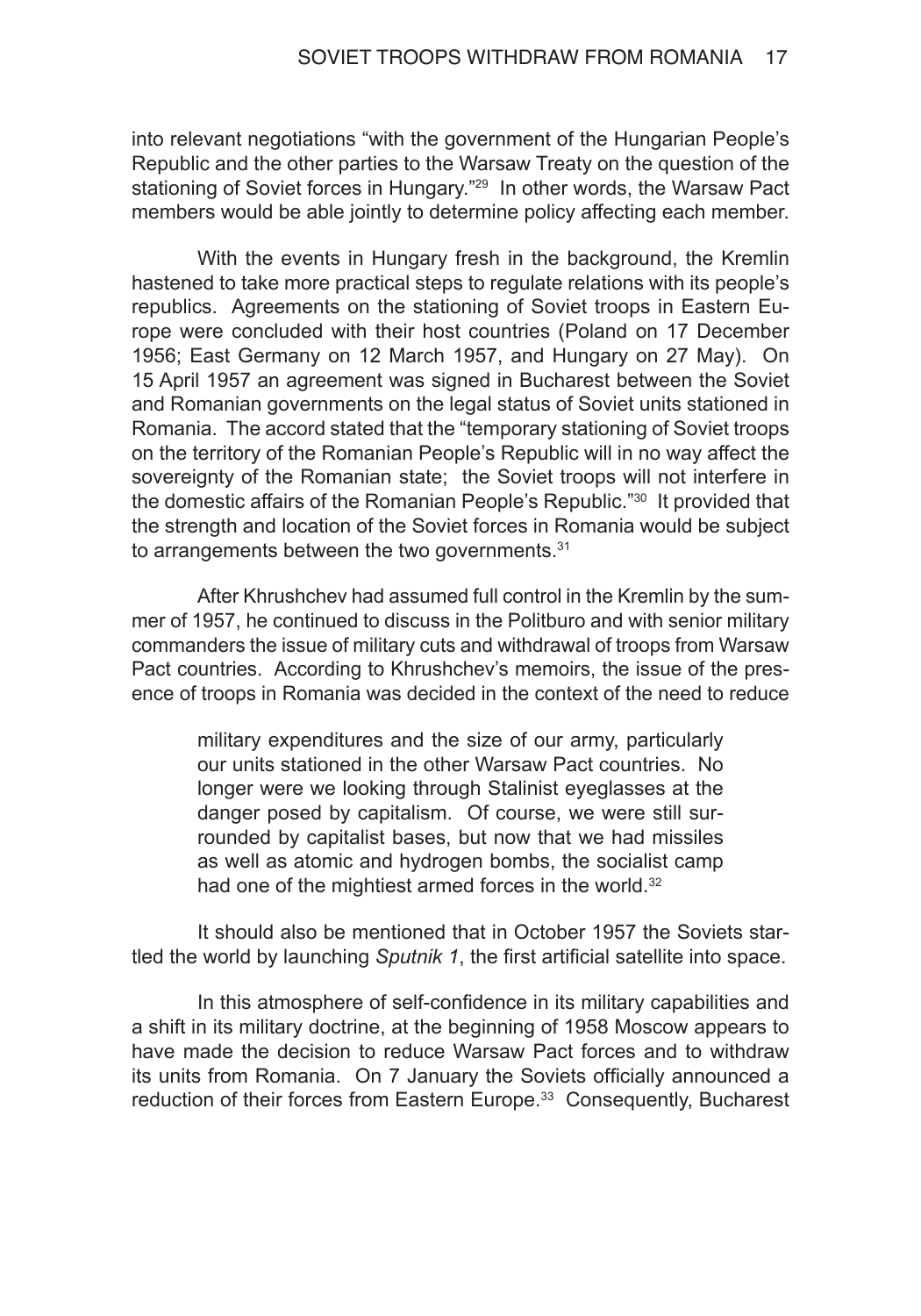was anxiously waiting for an announcement on the status of the 5 Soviet divisions stationed on Romanian soil.

The newly declassified Romanian documents show that officially this Soviet initiative Khrushchev presented for the first time in a letter to the Communist leadership in Bucharest on 17 April 1958. In the name of the Central Committee of the CPSU, Khrushchev informed Gheorghiu-Dej and the Central Committee of the RWP of Moscow's desire to consult on the issue of "further stationing of the Soviet troops on the territory of the Romanian People's Republic."34 The Central Committee of the CPSU was convinced that the stationing of Soviet units on Romanian territory was no longer necessary, although recognizing that their presence "served both the interests of the Romanian People's Republic and the interests of our common cause and until recently it proved, undeniably, necessary and consistent with its aim."35

Notwithstanding this positive contribution, the international situation has experienced a noticeable improvement. The peaceful policy of the socialist camp "made possible a certain thaw in international tensions." Romania experienced significant achievements "in socialist building and in strengthening its people's democracy system." Among these successes was a reliable military force "able to respond to the imperialists' challenges, to defend the Romanian people's socialist conquests and make its contribution to the cause of defending the common interests of the socialist camp." But, more than these accomplishments, the Soviet letter points out that "*im‑ perialist circles, in order to serve their anti‑Soviet propaganda and to slan‑ der the Romanian People's Republic, make large use of the fact that Soviet troops are still stationed on your country's territory.*"36 In other words, the letter stressed the need for the Soviet and Romanian Communist leaders to "discuss as soon as possible the question of withdrawing the Soviet armed forces" from Romanian territory and "release a relevant press communique." The Soviets were convinced that the removal of their troops from Romania

would be a new concrete and convincing proof of the peace-loving policy of the Soviet Union, of the Romanian People's Republic and of the socialist camp as a whole, of our common tendency to obtain, not by words, but by deeds, a relaxation of international tensions. Such an act would deprive imperialist circles of one of their significant arguments in favor of their policy of military preparation and would contribute to uniting the forces that pronounce them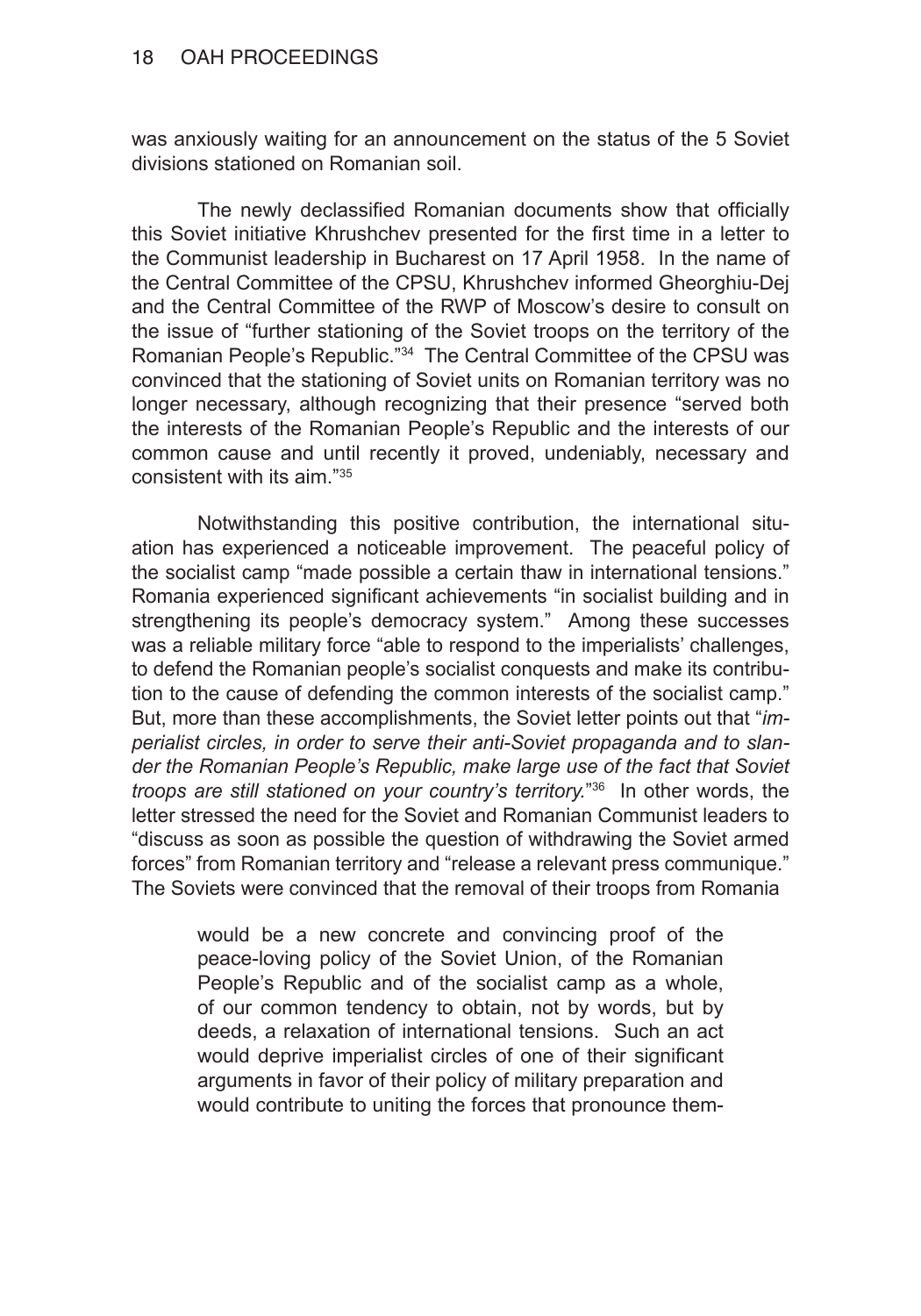selves for the safeguarding and consolidation of peace, for peaceful coexistence among states."37

In conclusion, Khrushchev in the name of the Central Committee of the CPSU solicited the opinion of the CC of the RWP in this matter.

The Romanian response came almost a week later. On 23 April 1958, Gheorghiu-Dej wrote that Bucharest shared the view that the Soviet troops on Romanian territory "served both the interests of the Romanian People's Republic and the interests of the common cause of the socialist camp." In light of the improved international situation, the Romanians expressed their agreement to the proposed withdrawal of these units stationed in Romania. The Romanian Communist leadership also evaluated the propaganda opportunity in the removal of these troops. "We have no doubt whatsoever that this decision will have a major impact and would be seen by world public opinion as a new concrete contribution of the USSR, of the Romanian People's Republic and of the entire socialist camp, to the strengthening of peace and the lessening of tensions in international relations."38

At the same time, Gheorghiu-Dej and the Central Committee of the RWP felt compelled to allay the Soviet concern, assuring the Kremlin that the Romanian armed forces "shall fulfil honorably, in whatever circumstances, the duties incumbent on them within the socialist camp." The letter, however, left to Moscow the decision as to the timing of the "meeting to discuss this matter."

On 24 May 1958, a month following the Khrushchev-Gheorghiu-Dej April exchange of letters, the two sides concluded in Moscow an agreement concerning the departure of the Soviet troops "temporarily stationed on the Romanian territory." The accord regulated the official withdrawal and the transfer of all assets involved. Furthermore, it established a timetable for the departure of Soviet troops from the People's Republic of Romania over the period 15 June-15 August 1958. According to Article 4, in the interests of the security of the member states of the Warsaw Pact, Romania obligated itself to maintain in the state of permanent readiness a number of air and naval bases, formerly under Soviet control, to be placed for the eventual use of the joint Armed Forces of the Warsaw Treaty.<sup>39</sup>

This bilateral accord and its timing must be viewed in the general context of Cold War developments. The announcement regarding the signing of the Romanian-Soviet accord was made at the Warsaw Pact meeting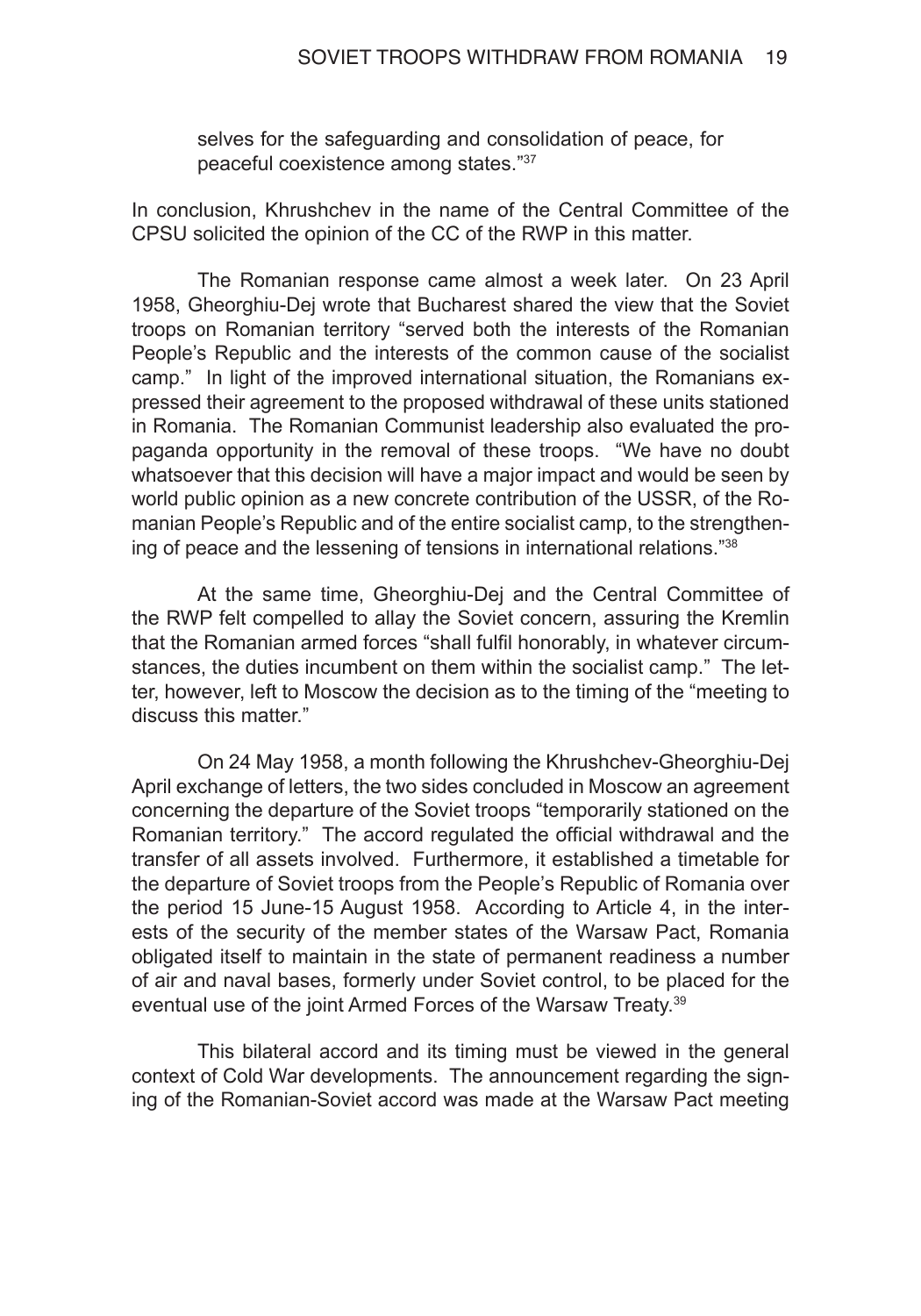in Moscow on the same day, 24 May 1958. It was no coincidence that the Political Consultative Committee of the Warsaw Pact duly approved the concluded accord and the Soviet announcement of the withdrawal from Romania. At the same time, these decisions were followed by the communiqué announcing Soviet and Warsaw Pact military cuts of 419,000 men in Eastern Europe.40 In addition to the Soviet cuts of 300,000, previously announced, the following reduction was to take place: Albania (1,000), Bulgaria (23,000), Czechoslovakia (20,000), Poland (20,000), and Romania (55,000).

Within a short time, the terms of the accord were fulfilled and the fourteen-year period of "temporary" stationing of Soviet military units on Romanian territory came to a close. On 25 July 1958, the last of the 35,000 Soviet troops left Romania, according to a *Radio Bucharest* announcement.41 Thus, what began in 1955 culminated in the summer of 1958, but this withdrawal must be viewed in its proper historical context.

In the Cold War of 1958, the United States and the West in general recognized that troop strengths in Eastern Europe as a whole had not changed and that Romania remained vulnerable to Soviet forces stationed beyond its borders. Justifiably, Washington was unwilling to reduce its commitment to NATO ground forces as Khrushchev apparently had hoped. It can be seen, however, as a practical move in the Cold War Soviet propaganda.

At the same time, as Khrushchev records, the withdrawal of armed forces from Romania was part of the Soviet reexamination of the rationale for troop deployments in Eastern Europe. "We had to economize on our army abroad as well as at home," reminisced Khrushchev. "The maintenance of a division abroad–that is, on the territory of another socialist country–costs twice as much as the maintenance of a division on our own territory." Along this line of reasoning, he notes that "the strength of a modern army isn't determined by the number of troops but by fire power, particularly missile power. We had stockpiled a great many nuclear weapons, so our fire power had increased many times and we could afford to cut back on our ground troops. Gradually we reduced our standing army from about 5 million to 2 ½ million."42

The key foreign policy element was the unilateral Soviet move to withdraw a limited number of troops from Eastern Europe as a whole which, Khrushchev hoped, might encourage a similar response from NATO. In any case, this limited departure would not undermine Moscow's military advantages in the area, where socialism was by now safely established.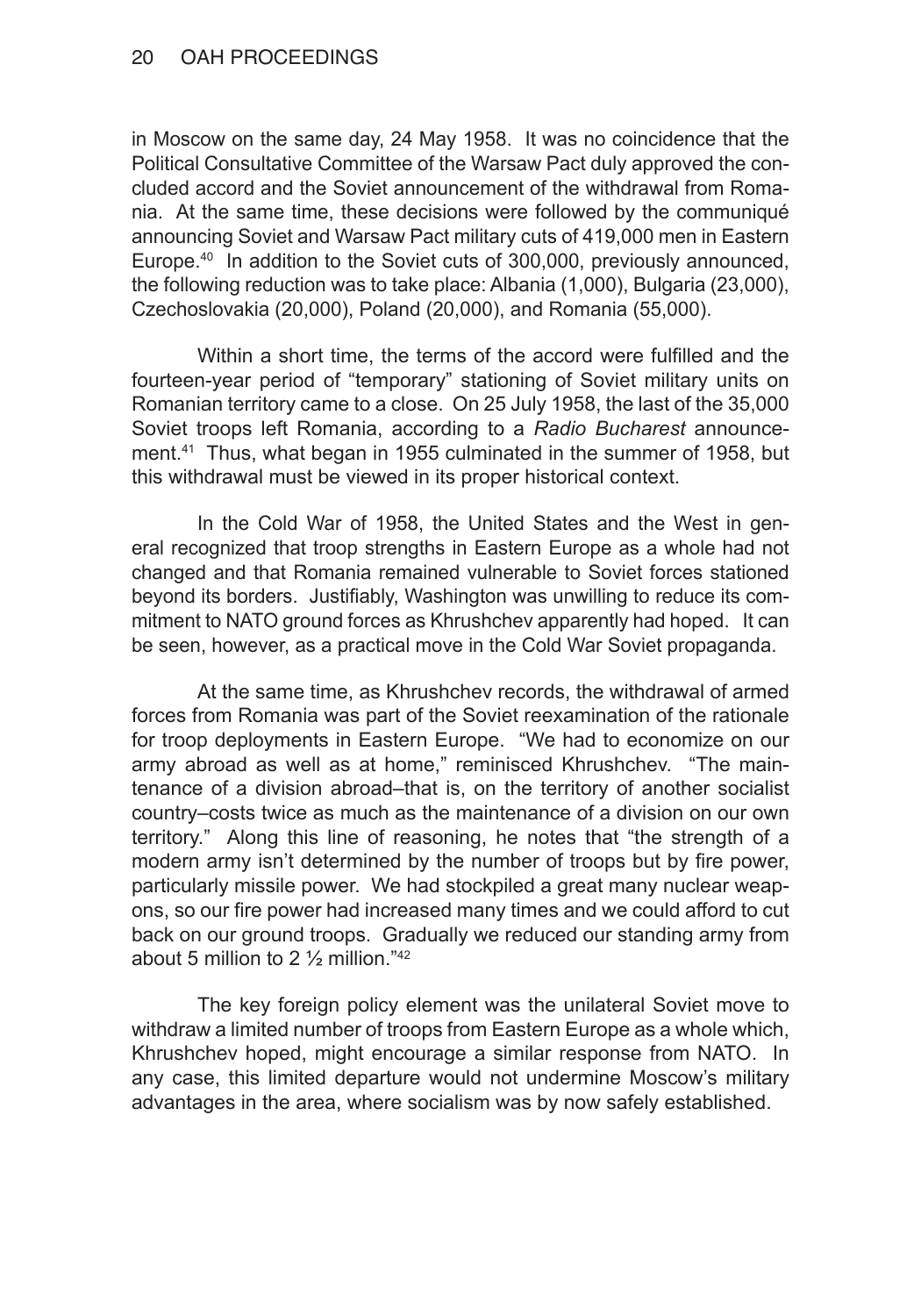The withdrawal of Soviet units from Romania in the summer of 1958 must be placed in the context of the general developments of Cold War Europe: the public initiatives of the Soviet Union for reduction of all foreign troops in Europe, intending to induce a reduction of the US troops located in West Germany; the self-confidence of the Soviet leadership, influenced by the qualitative changes in the armament and the consequently changed military doctrine; the Kremlin's reorientation of policy from Southeastern Europe to Central Europe, i.e., Germany, which again became a focal point in East-West tensions in 1958. As the region's strategic importance in the Cold War diminished and the Communist regime in Romania was firmly in control of the country, the new development enabled the Soviet Union to withdraw its troops without being concerned about Romania's reliability as an ally and at the same time score points in the cold war propaganda.

This development also affected Romania and its leadership. The withdrawal of Soviet forces in 1958 enabled Gheorghiu-Dej to take the first significant steps to diminish Soviet influence over Romanian foreign policy, while at the same time maintain strict control over domestic developments. This policy the communist regime pursued successfully until the fall of communism in December 1989.

## **NOTES**

1. Dennis P. Hupchick, *The Balkans: from Constantinople to Communism* (New York: Palgrave, 2002), 412.

2. Vladislav Zubok and Constantine Pleshakov, *Inside the Kremlin's Cold War: From Stalin to Khrushchev* (Cambridge, MA and London: Harvard University Press, 1996), 186- 187.

3. See Leonid Gibianskii, "Soviet-Yugoslav Relations and the Hungarian Revolution of 1956," *Cold War International History Project Bulletin* 10 (March 1998): 139-148 (143 on the date). On Bucharest's role in the Nagy affair, see Sergiu Verona, *Military Occupa‑ tion and Diplomacy: Soviet Troops in Romania, 1944-1958* (Durham, NC: Duke University Press, 1992), 104-105, and Dennis Deletant and Mihail Ionescu, *Romania and the Warsaw Pact: 1955-1989*, Cold War International History Project Working Paper # 43 (Washington, DC: Woodrow Wilson International Center for Scholars, April 2004), 11.

4. Ioan Scurtu, "Introducere," in *România. Retragerea trupelor sovietice. 1958* [Romania. Withdrawal of Soviet Troops. 1958], coordinating editor Ioan Scurtu (Bucureşti: Editura didacticǎi pedagogicǎ R.A., 1996), 50 and 68.

5. Scurtu, "Introducere," in *România. Retragerea trupelor sovietice. 1958*, 49 and 67- 68.

6. For the Communist takeover of Eastern Europe, see R. J. Crampton, *Eastern Eu‑ rope in the Twentieth Century – and After*, 2d ed. (London and New York: Routledge, 1997), 211-239.

7. Doc. 23, "Treaty of Peace with Romania," 10 February 1947, Paris, in *România. Retragerea trupelor sovietice. 1958*, 165.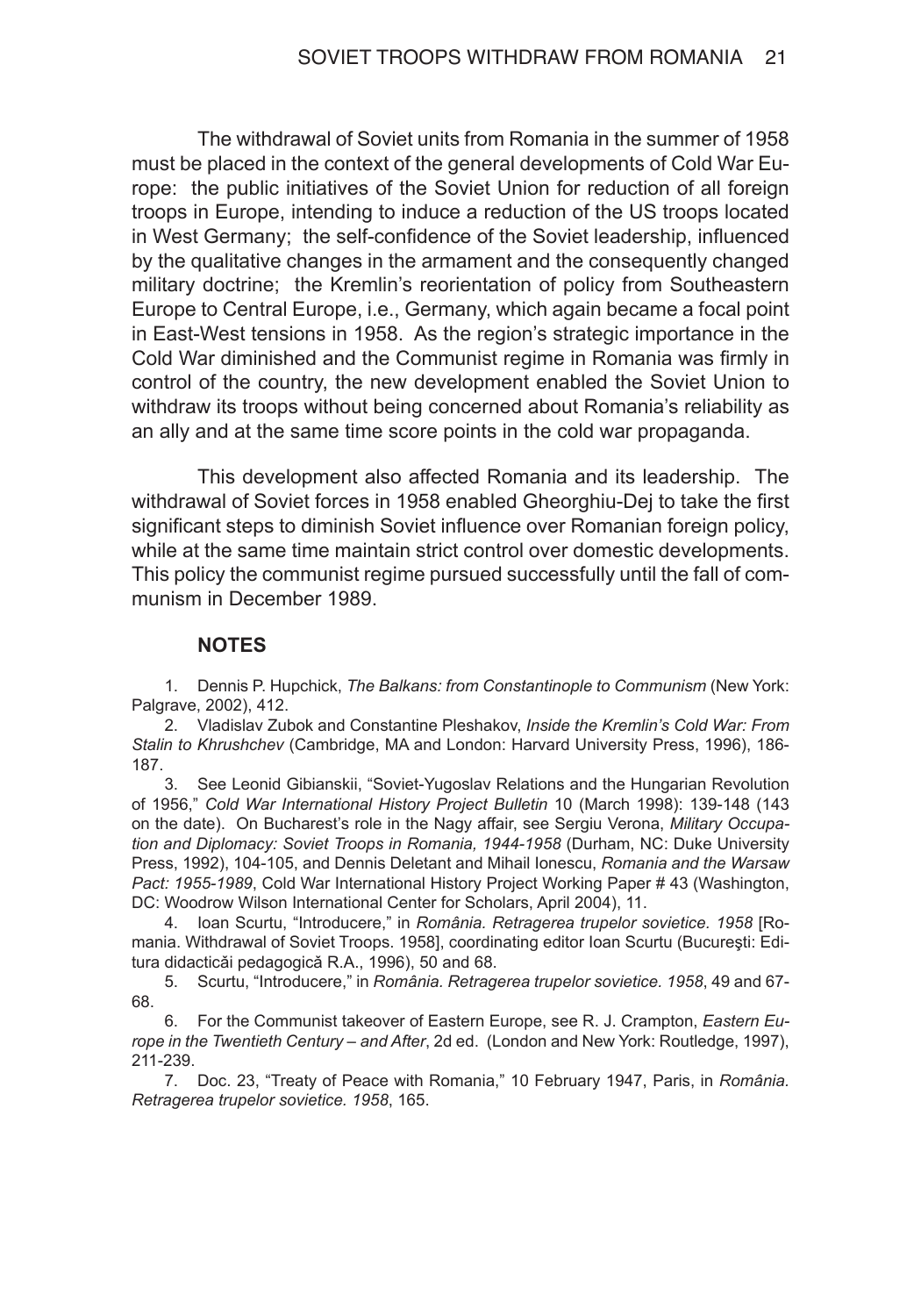8. Docs. 26, 27, and 28, in *România. Retragerea trupelor sovietice. 1958*, 171-200.

9. "Union of Soviet Socialist Republics, United Kingdom of Great Britain and Northern Ireland, the United States of America, France–Austria: State Treaty for the Re-establishment of an Independent and Democratic Austria," 15 May 1955, Vienna, in *The American Journal of International Law*, 49, no. 4, Supplement: Official Documents (October 1955), 163, 168-169, and 191.

10. Robert L. Ferring, "The Austrian State Treaty of 1955 and the Cold War," *The Western Political Quarterly* 21, no. 4 (December 1968): 664.

11. Doc. 41, Interview, Gheorghe Apostol with Ioan Scurtu and Virginia Cǎlin, 20 October 1994, in *România. Retragerea trupelor sovietice. 1958*, 224-225.

12. The official name of the Romanian Communist Party from February 1948 until 1965.

13. Scurtu, "Introducere," in *România. Retragerea trupelor sovietice. 1958*, 41 and 59.

14. Doc. 41, Interview, Gheorghe Apostol with Ioan Scurtu and Virginia Cǎlin, 20 October 1994, in *România. Retragerea trupelor sovietice. 1958*, 224-225.

15. "Albania, Bulgaria, Czechoslovakia, German Democratic Republic, Hungary, Poland, Rumania, U.S.S.R.: Treaty of Friendship, Cooperation and Mutual Assistance," 14 May 1955, Warsaw, in *The American Journal of International Law*, 49, no. 4, Supplement: Official Documents (October 1955), 194-199.

16. Nikita Khrushchev, *Khrushchev Remembers. The Last Testament*, trans. and ed. by Strobe Talbott (Boston and Toronto: Little, Brown and Company, 1974), 227-228.

17. Doc. 41, Interview, Gheorghe Apostol with Ioan Scurtu and Virginia Cǎlin, 20 October 1994, in *România. Retragerea trupelor sovietice. 1958*, 224-225.

18. *Khrushchev Remembers. The Last Testament*, 227. On the visit and different interpretations regarding the location and content of discussion on the issue, see Verona, *Military Occupation and Diplomacy*, 80-86.

19. Deletant and Ionescu, *Romania and the Warsaw Pact*, 14. This point also in Verona, *Military Occupation and Diplomacy*, 85.

20. "We just didn't want you to think we were standing firmly on a socialist position only because your troops are stationed on our country. We just want you to know that we sincerely believe in the building of socialism and in following Marxist-Leninist policies, and our people recognize us as their leaders and support us completely. The development of socialism in our country is not determined by pressure from the Soviet Union" (*Khrushchev Remembers. The Last Testament*, 228).

21. As related in Doc. 41, Interview, Gheorghe Apostol with Ioan Scurtu and Virginia Clin, 20 October 1994, in *România. Retragerea trupelor sovietice. 1958*, 225.

22. *Khrushchev Remembers. The Last Testament*, 227.

23. Scurtu, "Introducere," in *România. Retragerea trupelor sovietice. 1958*, 44 and 62.

24. Text of the speech in *Keesing's Contemporary Archives*, X (1955-1956), 14992A; Nikita Khrushchev, "Secret Speech" to the Twentieth Congress of the Communist Party of the Soviet Union, 25 February 1956 [excerpts], in Ronald Grigor Suny (ed.), *The Structure of Soviet History. Essays and Documents* (New York and Oxford: Oxford University Press, 2003), 340-350.

25. The members were the Communist and Workers' Parties of Bulgaria, Czechoslovakia, France, Hungary, Italy, Poland, Romania, and the Soviet Union.

26. "Announcement on the Dissolution of the Information Bureau of the Communist and Workers' Parties, 18 April 1956," in *Documents on International Affairs, 1956* (London, New York, Toronto: Oxford University Press, 1959), 377.

27. On the Hungarian-Soviet relationship at this time, see Mark Kramer, "The Soviet Union and the 1956 Crises in Hungary and Poland: Reassessments and New Findings,"